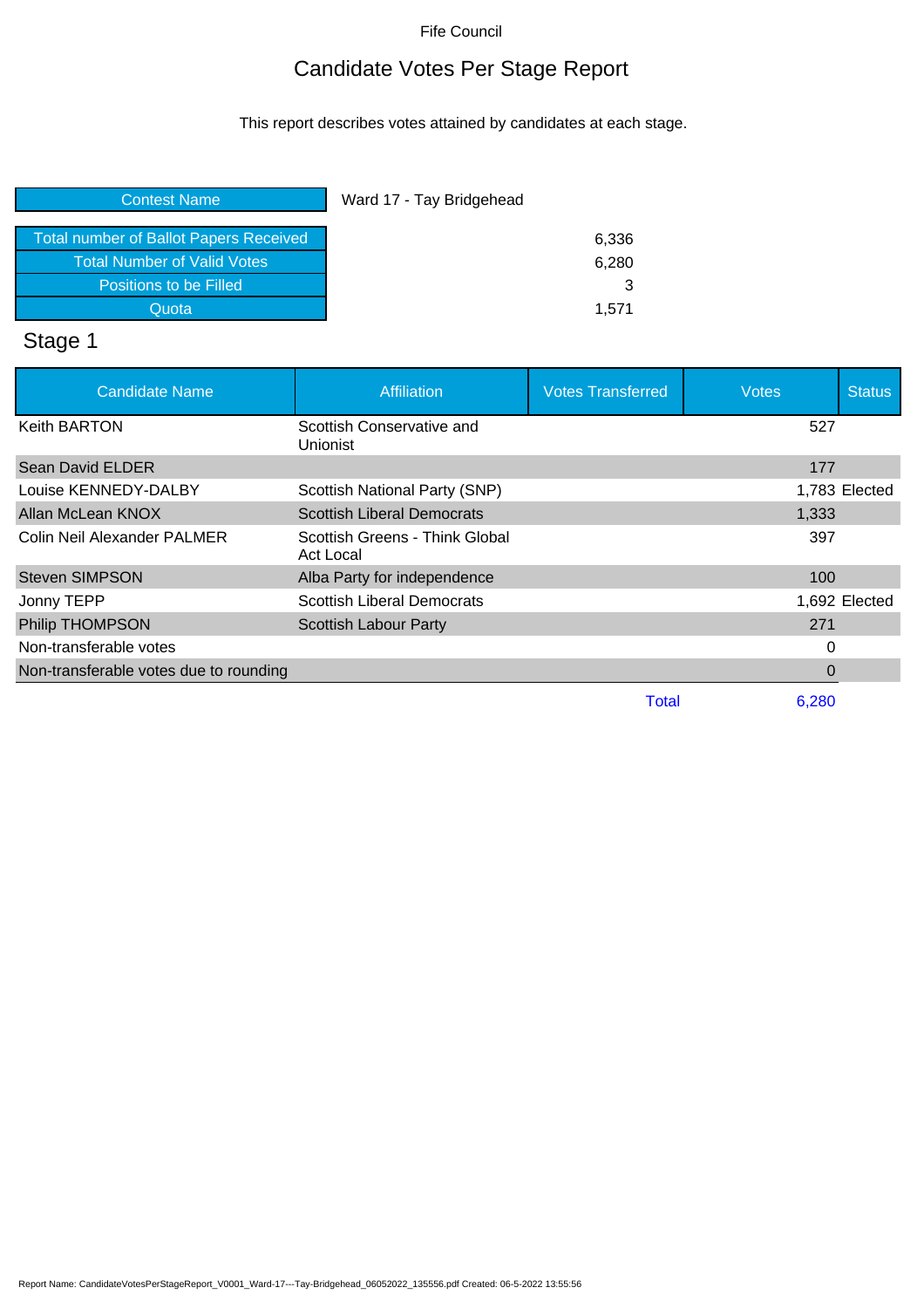## Candidate Votes Per Stage Report

This report describes votes attained by candidates at each stage.

#### Stage 2

# Surplus of Louise KENNEDY-DALBY 212.00000

| Candidate Name                         | Affiliation                                  | <b>Votes Transferred</b> | <b>Votes</b> | <b>Status</b> |
|----------------------------------------|----------------------------------------------|--------------------------|--------------|---------------|
| <b>Keith BARTON</b>                    | Scottish Conservative and<br><b>Unionist</b> | 1.78350                  | 528.78350    |               |
| Sean David ELDER                       |                                              | 7.13400                  | 184.13400    |               |
| Louise KENNEDY-DALBY                   | Scottish National Party (SNP)                | $-212,00000$             | 1,571.00000  |               |
| Allan McLean KNOX                      | <b>Scottish Liberal Democrats</b>            | 29.01160                 | 1,362.01160  |               |
| Colin Neil Alexander PALMER            | Scottish Greens - Think Global<br>Act Local  | 103.56190                | 500.56190    |               |
| <b>Steven SIMPSON</b>                  | Alba Party for independence                  | 19.97520                 | 119.97520    |               |
| Jonny TEPP                             | <b>Scottish Liberal Democrats</b>            | 0.00000                  | 1,692.00000  |               |
| Philip THOMPSON                        | <b>Scottish Labour Party</b>                 | 16.76490                 | 287.76490    |               |
| Non-transferable votes                 |                                              | 33.76760                 | 33.76760     |               |
| Non-transferable votes due to rounding |                                              | 0.00130                  | 0.00130      |               |
|                                        |                                              | Total                    | 6.280.00000  |               |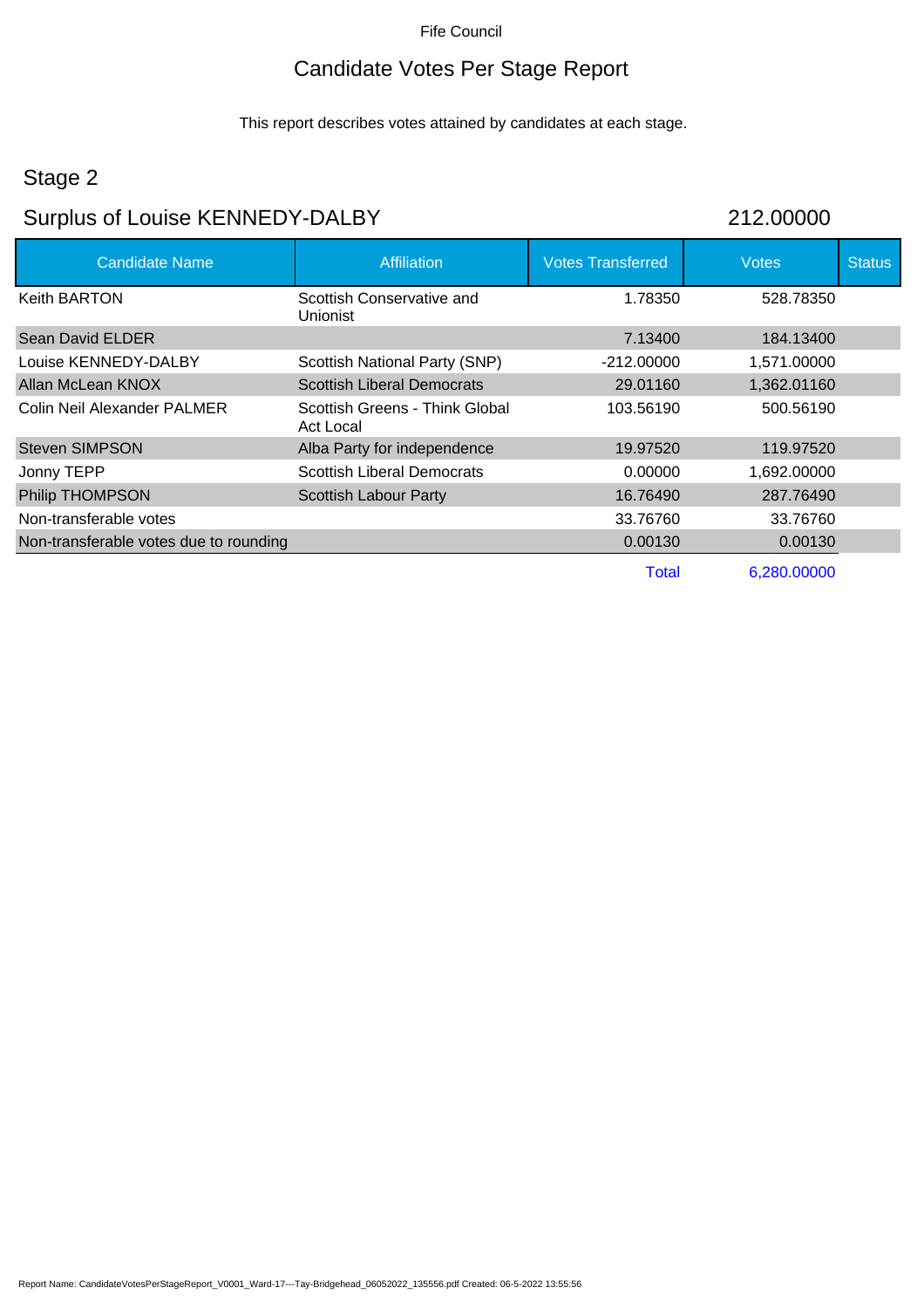## Candidate Votes Per Stage Report

This report describes votes attained by candidates at each stage.

## Stage 3

## Surplus of Jonny TEPP 121.00000

| <b>Candidate Name</b>                  | <b>Affiliation</b>                                 | <b>Votes Transferred</b> | <b>Votes</b> | <b>Status</b> |
|----------------------------------------|----------------------------------------------------|--------------------------|--------------|---------------|
| <b>Keith BARTON</b>                    | Scottish Conservative and<br>Unionist              | 5.22023                  | 534.00373    |               |
| Sean David ELDER                       |                                                    | 1.85926                  | 185.99326    |               |
| Louise KENNEDY-DALBY                   | Scottish National Party (SNP)                      | 0.00000                  | 1,571.00000  |               |
| Allan McLean KNOX                      | <b>Scottish Liberal Democrats</b>                  | 99.25588                 | 1,461.26748  |               |
| Colin Neil Alexander PALMER            | Scottish Greens - Think Global<br><b>Act Local</b> | 6.22137                  | 506.78327    |               |
| <b>Steven SIMPSON</b>                  | Alba Party for independence                        | 0.35755                  | 120.33275    |               |
| Jonny TEPP                             | <b>Scottish Liberal Democrats</b>                  | $-121.00000$             | 1,571.00000  |               |
| <b>Philip THOMPSON</b>                 | <b>Scottish Labour Party</b>                       | 4.93419                  | 292.69909    |               |
| Non-transferable votes                 |                                                    | 3.14644                  | 36.91534     |               |
| Non-transferable votes due to rounding |                                                    | 0.00508                  | 0.00508      |               |
|                                        |                                                    | Total                    | 6.280.00000  |               |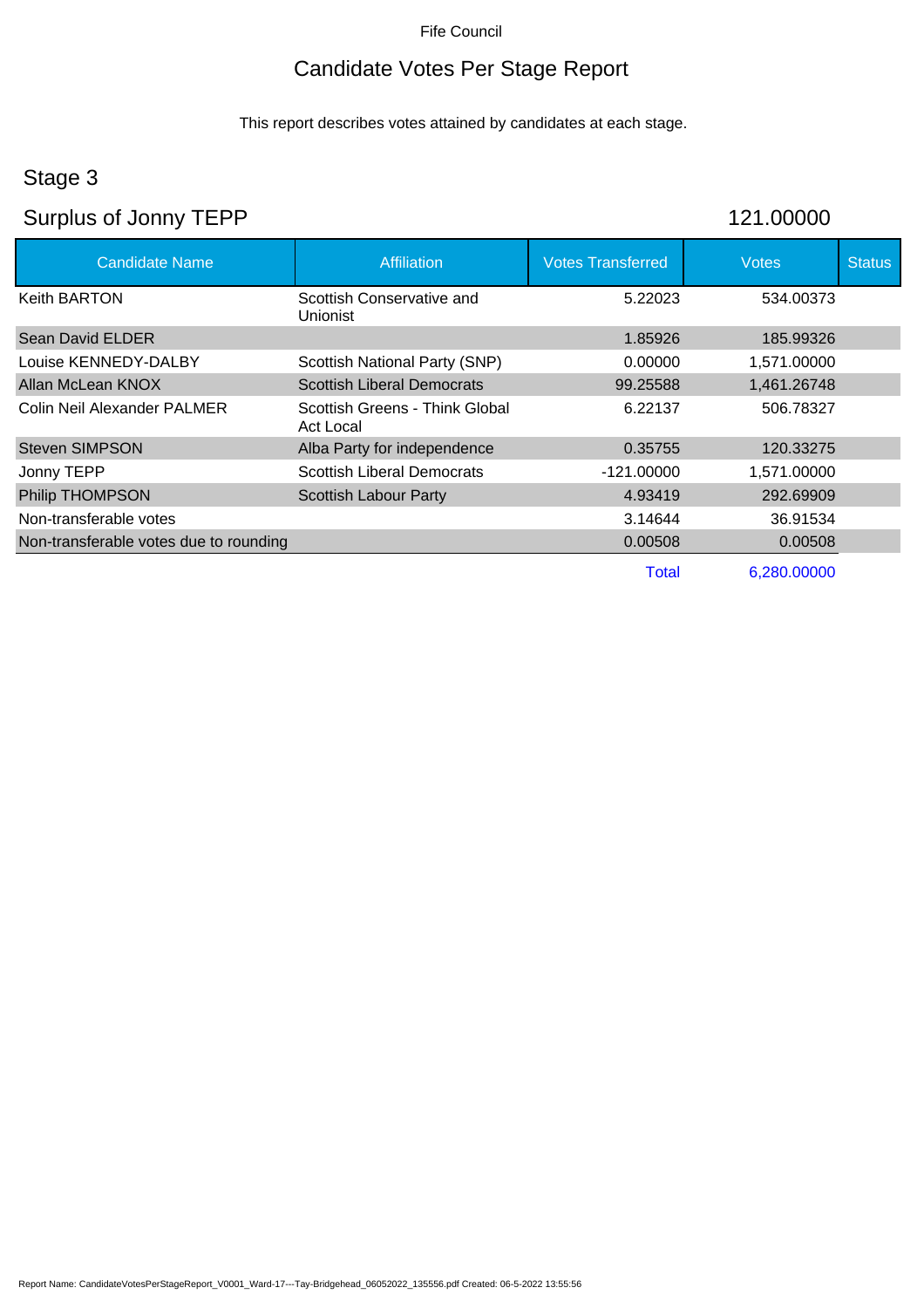## Candidate Votes Per Stage Report

This report describes votes attained by candidates at each stage.

## Stage 4

#### Exclusion of Steven SIMPSON 120.33275

| <b>Candidate Name</b>                  | <b>Affiliation</b>                                 | <b>Votes Transferred</b> | <b>Votes</b> | <b>Status</b> |
|----------------------------------------|----------------------------------------------------|--------------------------|--------------|---------------|
| <b>Keith BARTON</b>                    | Scottish Conservative and<br><b>Unionist</b>       | 1.00000                  | 535.00373    |               |
| Sean David ELDER                       |                                                    | 28.30790                 | 214.30116    |               |
| Louise KENNEDY-DALBY                   | Scottish National Party (SNP)                      | 0.00000                  | 1.571.00000  |               |
| Allan McLean KNOX                      | <b>Scottish Liberal Democrats</b>                  | 9.45092                  | 1,470.71840  |               |
| Colin Neil Alexander PALMER            | Scottish Greens - Think Global<br><b>Act Local</b> | 46.29832                 | 553.08159    |               |
| <b>Steven SIMPSON</b>                  | Alba Party for independence                        | $-120.33275$             | 0.00000      |               |
| Jonny TEPP                             | <b>Scottish Liberal Democrats</b>                  | 0.00000                  | 1,571.00000  |               |
| <b>Philip THOMPSON</b>                 | <b>Scottish Labour Party</b>                       | 12.68731                 | 305.38640    |               |
| Non-transferable votes                 |                                                    | 22.58830                 | 59.50872     |               |
| Non-transferable votes due to rounding |                                                    | 0.00000                  | 0.00000      |               |
|                                        |                                                    | Total                    | 6.280.00000  |               |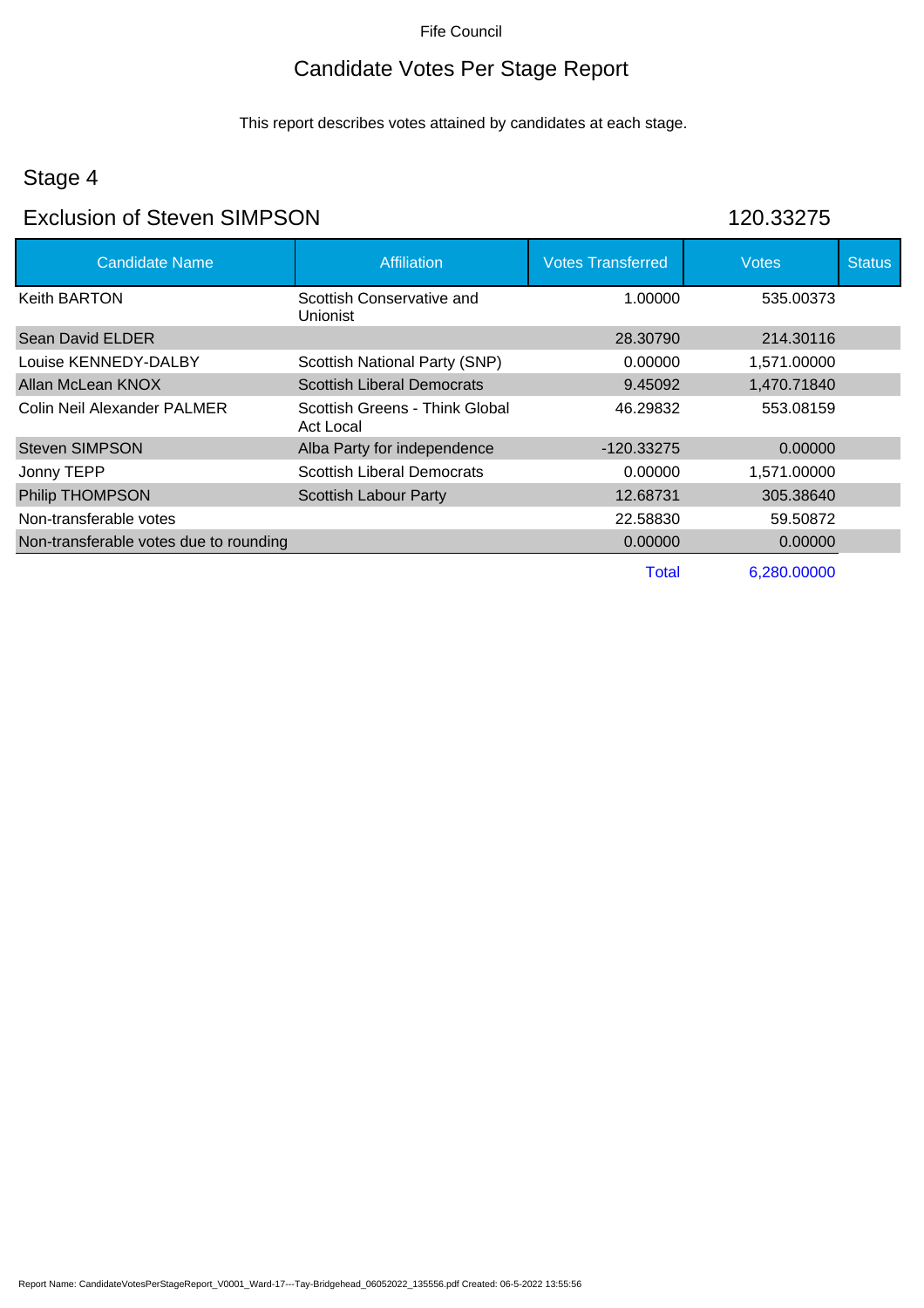## Candidate Votes Per Stage Report

This report describes votes attained by candidates at each stage.

## Stage 5

#### Exclusion of Sean David ELDER 214.30116

| <b>Candidate Name</b>                  | <b>Affiliation</b>                          | <b>Votes Transferred</b> | <b>Votes</b> | <b>Status</b> |
|----------------------------------------|---------------------------------------------|--------------------------|--------------|---------------|
| Keith BARTON                           | Scottish Conservative and<br>Unionist       | 24.14302                 | 559.14675    |               |
| Sean David ELDER                       |                                             | $-214.30116$             | 0.00000      |               |
| Louise KENNEDY-DALBY                   | Scottish National Party (SNP)               | 0.00000                  | 1,571.00000  |               |
| Allan McLean KNOX                      | <b>Scottish Liberal Democrats</b>           | 61.04712                 | 1,531.76552  |               |
| Colin Neil Alexander PALMER            | Scottish Greens - Think Global<br>Act Local | 35.18562                 | 588.26721    |               |
| <b>Steven SIMPSON</b>                  | Alba Party for independence                 | 0.00000                  | 0.00000      |               |
| Jonny TEPP                             | <b>Scottish Liberal Democrats</b>           | 0.00000                  | 1,571.00000  |               |
| Philip THOMPSON                        | <b>Scottish Labour Party</b>                | 36.18985                 | 341.57625    |               |
| Non-transferable votes                 |                                             | 57.73555                 | 117.24427    |               |
| Non-transferable votes due to rounding |                                             | 0.00000                  | 0.00000      |               |
|                                        |                                             | <b>Total</b>             | 6,280.00000  |               |